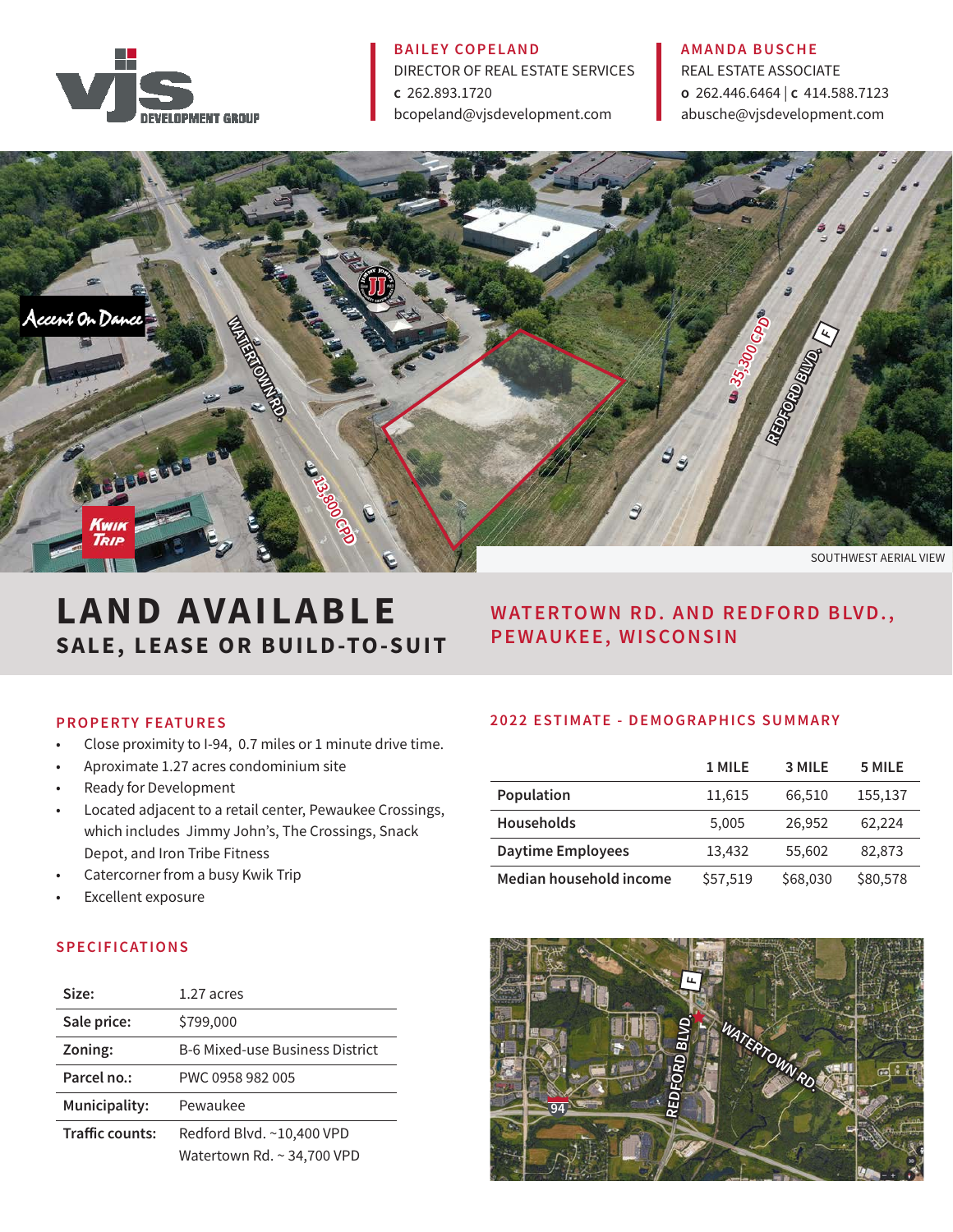# LAND AVAILABLE SALE, LEASE OR BUILD-TO-SUIT

## WATERTOWN RD. AND REDFORD BLVD., PEWAUKEE, WISCONSIN

## BUSINESS EMPLOYMENT BY TYPE (1 MILE RADIUS)

|                             | <b># BUSINESSES</b> | # EMPLOYEES |
|-----------------------------|---------------------|-------------|
| Retail / wholesale          | 56                  | 1,057       |
| Health care / social asst.  | 53                  | 455         |
| Construction                | 44                  | 672         |
| Science / technology        | 34                  | 375         |
| Finance / insurance         | 27                  | 463         |
| Manufacturing               | 23                  | 858         |
| Other services              | 22                  | 569         |
| Hospitality / food service  | 12                  | 444         |
| Utilities / waste mngmt.    | 14                  | 345         |
| <b>Educational services</b> | 7                   | 36          |
| Arts / entertainment / rec  | 7                   | 84          |
| <b>Information</b>          | 2                   | 49          |
| Management                  | $\mathfrak{D}$      | 6           |

## 2020 ANNUAL SPENDING (\$000s )

| <b>TOTAL</b>                        | 1 MILE   | 3 MILE   | 5 MILE    |
|-------------------------------------|----------|----------|-----------|
| Apparel                             | \$3,571  | \$17,616 | \$64,027  |
| <b>Entertainment and</b><br>hobbies | \$10,460 | \$50,427 | \$177,794 |
| <b>Food and alcohol</b>             | \$17,850 | \$84,558 | \$304,788 |
| Household                           | \$9,657  | \$48,695 | \$167,993 |
| Transportation/maint.               | \$15,130 | \$73,856 | \$268,675 |
| <b>Health care</b>                  | \$3,781  | \$18,538 | \$64,758  |
| <b>Education/day care</b>           | \$4,427  | \$22,469 | \$44,045  |

## 2020 ESTIMATE - DEMOGRAPHICS SUMMARY

|                       | 1 MILE    | 3 MILE    | 5 MILE    |
|-----------------------|-----------|-----------|-----------|
| Population            | 1,509     | 31,951    | 117,495   |
| <b>Households</b>     | 558       | 13,273    | 48,070    |
| Owner occupied        | 95%       | 64%       | 68%       |
| Avg. household income | \$133,656 | \$106,576 | \$102,467 |

*Source: Costar* 





# BAILEY COPELAND

DIRECTOR OF REAL ESTATE SERVICES c 262.893.1720 bcopeland@vjsdevelopment.com

## AMANDA BUSCHE

REAL ESTATE ASSOCIATE o 262.446.6464 | c 414.588.7123 abusche@vjsdevelopment.com